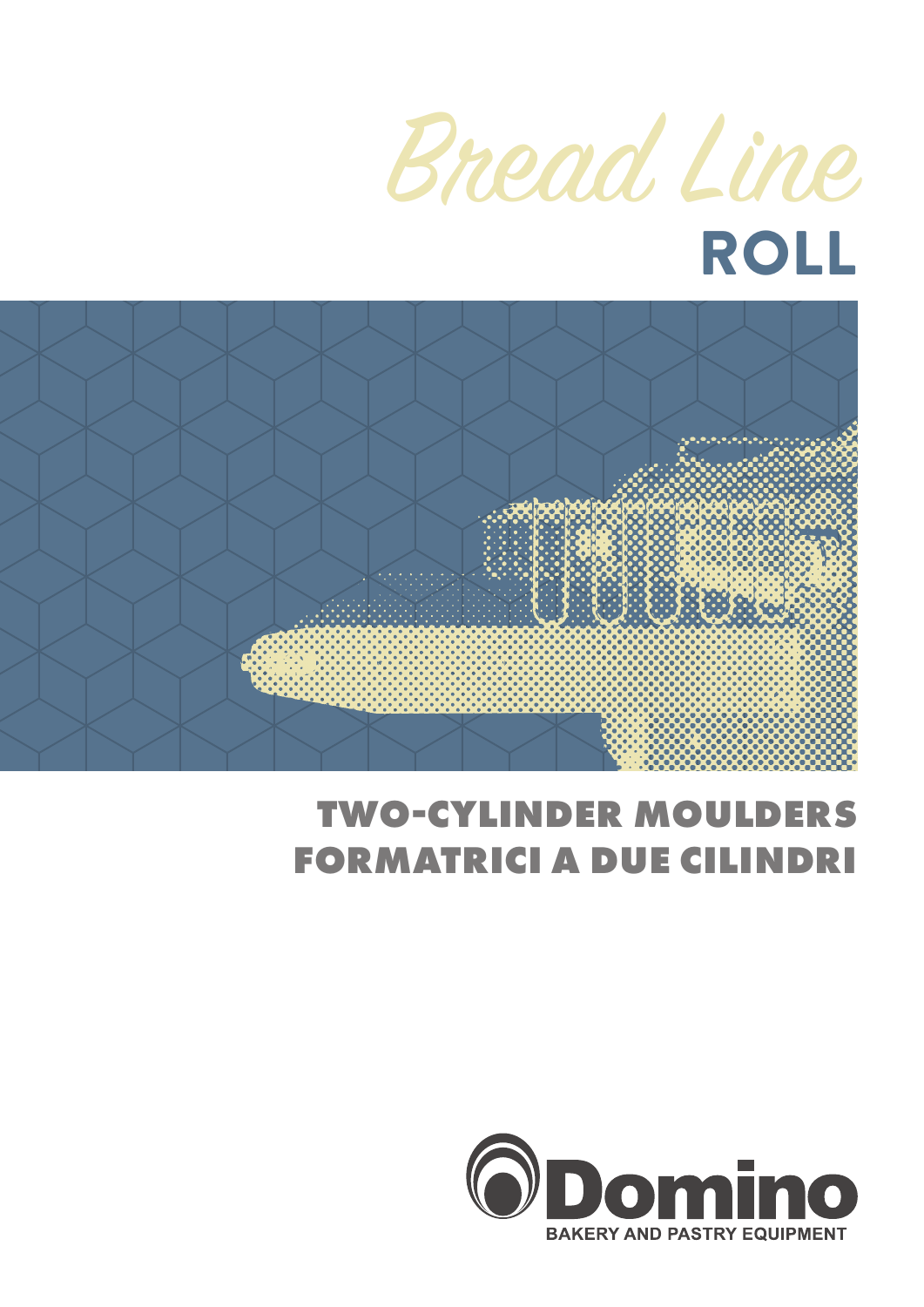## **TWO-CYLINDER MOULDERS AND PRESSING TABLE**

#### **TECHNICAL FEATURES ROLL 26**

- + Available in two versions to be combined with a complementary pressing table mod. FL or with independent table mod. PRESS
- + Moulding cylinders of hard chromium 600 mm long
- + Removable and retractable inox trays
- + Belts of smoothed wool
- + Heavy-duty wheels
- + Strong and highly gripping rubber for belt driving
- + Standard equipment: anti-reject device and upper belt locking knob
- + Electrical controls on the front
- + Lever handles with 22 positions
- + Inox slipway and return diverter of dough controlled by front lever
- + Entry belt: 14 cm long Distance between entry belt and steel guard: 7 cm
- + Scaper for cleaning of upper cylinder
- + Standard voltage: 400/3 ph/50Hz

### **TECHNICAL FEATURES - PRESSING TABLE FL - PRESS**

- + FL incorporated pressing table PRESS pressing table with independent motor
- + Belt width: 600 mm
- + Adjustable table with double front and rear adjustment with 13 positions
- + Table adjustable in height: from 0 to 5,5 cm
- + Product-collecting retractable tray of inox steel
- $+$  FL can be folded to the bottom
- + PRESS legs adjustable in height up to 15 cm with 3 cm pitch

## **FORMATRICI A DUE CILINDRI E TAVOLO PRESSOIO**

#### **CARATTERISTICHE TECNICHE ROLL 26**

- + Disponibile in 2 versioni, abbinabili con tavolo pressoio integrato FL o tavolo pressoio indipendente PRESS
- + Cilindri laminazione cromati da 600 mm
- + Vassoi in acciaio inox a scomparsa ed estraibili
- + Tappeti in lana rasati
- + Ruote pesanti
- + Gomma per traino tappeti lana anti olio ad alto grip
- + Anti-scarto e maniglia ferma tappeto superiore di serie
- + Comandi elettrici frontali e maniglie di regolazione a leva con 22 posizioni
- + Scivolo e deviatore di ritorno della pasta in acciaio inox comandato da leva frontale
- + Tappeto entrata: 14 cm Altezza tappeto entrata/riparo in acciaio: 7 cm
- + Raschiatore per pulizia cilindro superiore
- + Maniglie appoggio vassoi in acciaio inox
- + Voltaggio di serie: 400/3 ph/50Hz

### **CARATTERISTICHE TECNICHE TAVOLO PRESSOIO FL - PRESS**

- + FL tavolo pressoio integrato PRESS tavolo pressoio indipendente
- + Larghezza tappeto: 600 mm
- + Piano regolabile a doppia regolazione, anteriore e posteriore, con 13 posizioni
- + Regolazione piano in altezza: da 0 a 5,5 cm
- + Vassoio raccolta-prodotto in inox a scomparsa
- + FL richiudibile verso il basso
- + PRESS gambe regolabili in altezza di 15 cm con passo di 3 cm

*Strong and highly gripping rubber for belt driving.*

*Gomma per traino tappeti lana anti olio ad alto grip.*



*Inox grid guard. Riparo in griglia in acciaio inox.*



*Lever handles with 22 positions.*

*Maniglie di regolazione a leva con 22 posizioni.*



*Removable and retractable inox trays and inox slipway and return diverter.* 

*Vassoi in acciaio inox a scomparsa ed estraibili e scivolo e deviatore di ritorno della pasta in acciaio inox.*

*Upper belt locking knob. Maniglia ferma tappeto superiore.*



*Heavy-duty wheels. Ruote pesanti.*

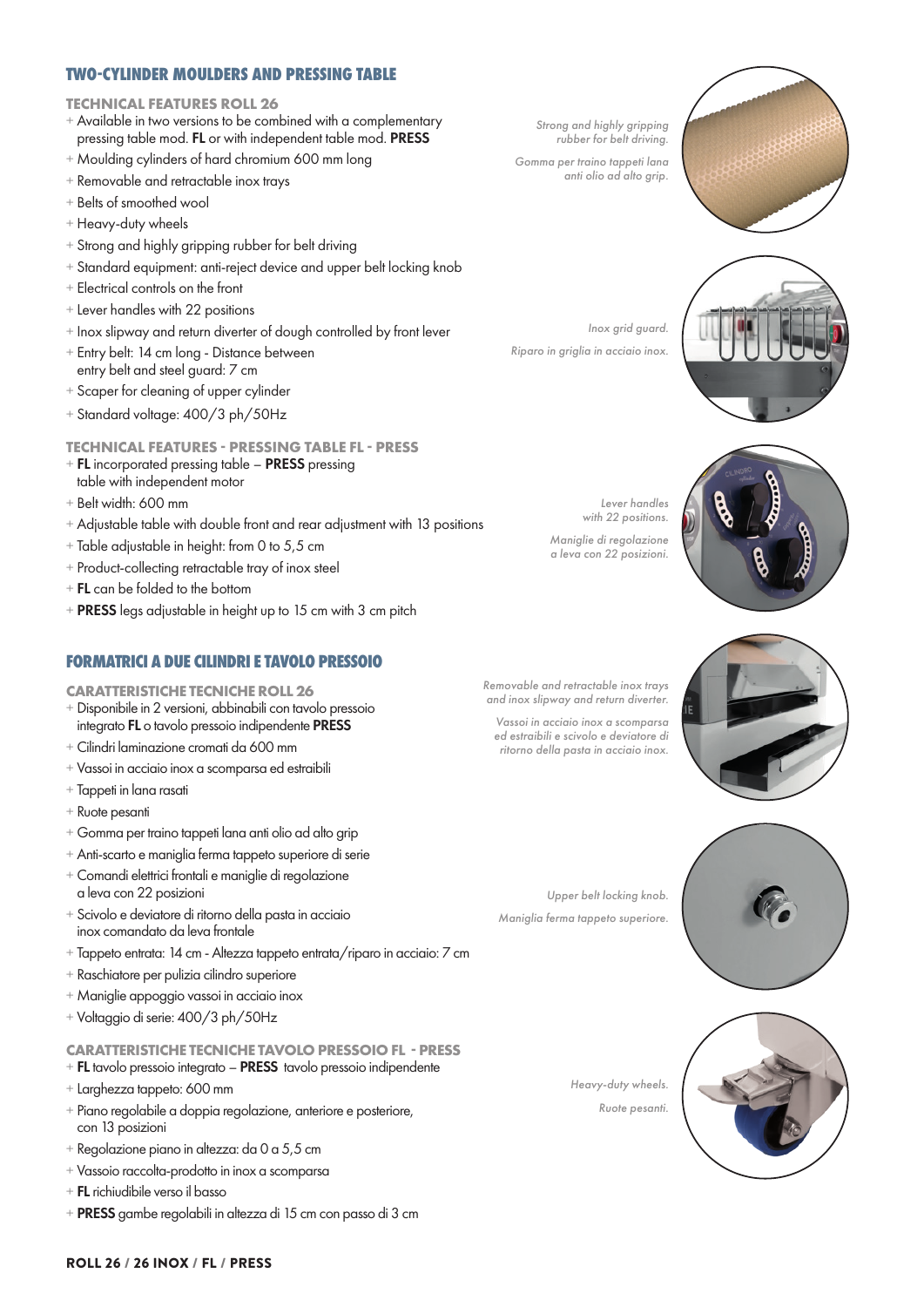

# ROLL 26 / 26 INOX / FL / PRESS





| <b>BREAD LINE</b> |    | <b>ROLL 26</b> | <b>ROLL 26 + FL</b>                  | <b>ROLL 26 + PRESS</b>               | <b>PRESS</b>            |
|-------------------|----|----------------|--------------------------------------|--------------------------------------|-------------------------|
| Cylinder width    | mm | 600            | 600                                  | 600                                  | 600                     |
| Capacity          | gr | 15/1500        | 15/1500<br>+ loaves up to 60 cm long | 15/1500<br>+ loaves up to 60 cm long | loaves up to 60 cm long |
| Dimensions WxDxH  | cm | 83x84x114.5    | 83x155x114,5                         | 83x217x114.5                         | 74,5x136,5x90,5         |
| Weight            | Kg | 140            | 175                                  | 201                                  | 61                      |
| Power             | kW | 0,65           | 0,65                                 | 0,65                                 | 0,18                    |